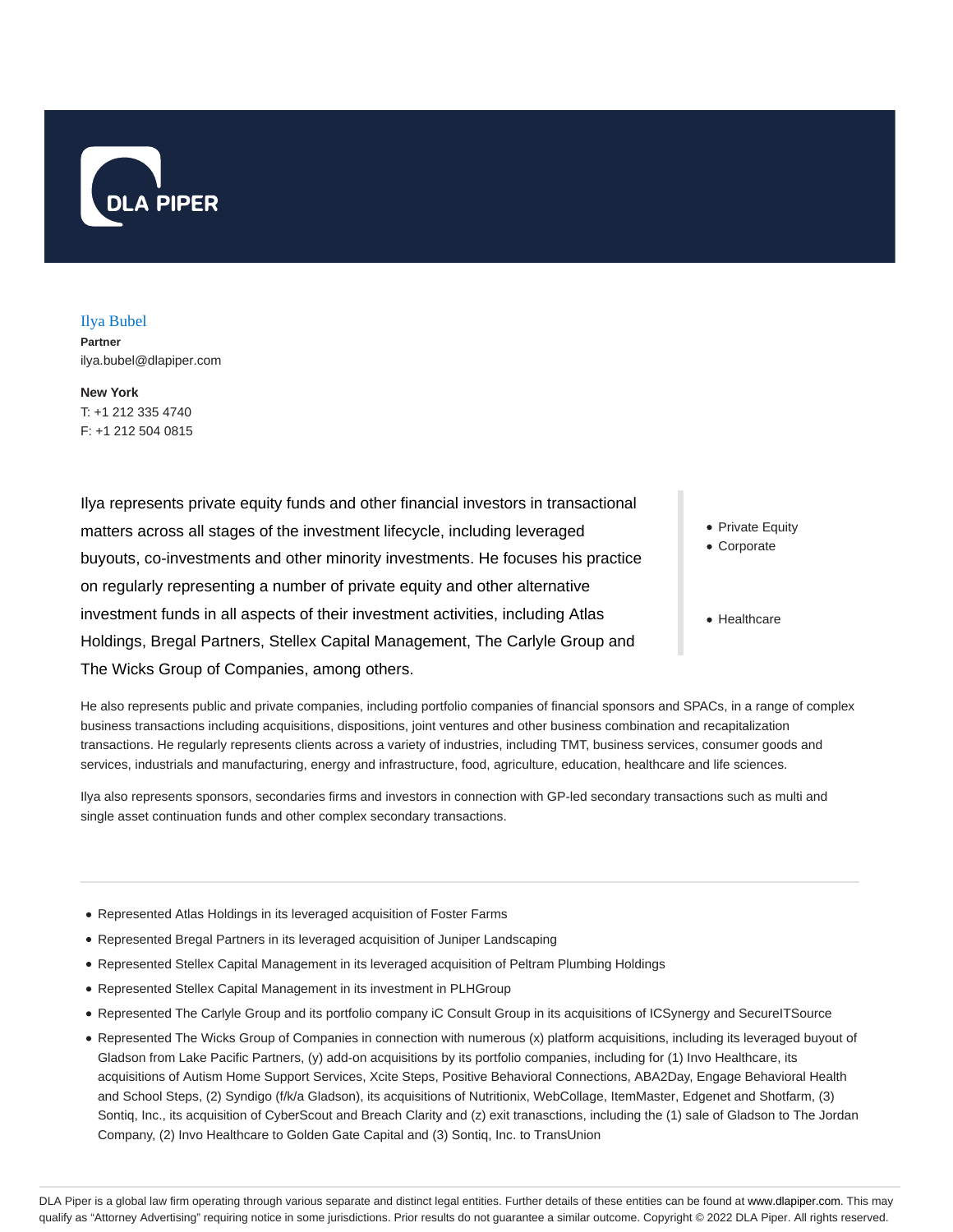- Represented Global Risk Capital in its acquisition of Cleaver-Brooks
- Represented InfoDesk in its sale to Cuadrilla Capital
- Represented Columbus McKinnon Corporation in its leveraged acquisition of Dorner from EQT Mid Market US
- Represented Kaleyra in its acquisition of mGage from Vivial
- Represented Hamilton Lane in connection with numerous GP led secondary transactions
- Represented private equity firm focused on investments in the health care sector, and its portfolio companies in connection with the following:
	- Numerous acquisitions involving operators of outpatient physical and occupational therapy rehabilitation clinics
	- Numerous acquisitions involving providers of physical, occupational and speech therapy, and other rehabilitation services, and related management services for health care facilities
	- Recapitalization of leading provider of outpatient physical therapy services
- Represented alternative investment firm focused on investments in the consumer products and services sector in connection with the following:
	- Sale of manufacturer and distributor of beauty, personal care, and nutrition products to leading international manufacturer of cosmetic products
	- Sale of leading processor and distributor of produce and organic products to grocery stores, convenience stores, and food-service distributors
- Represented special purpose acquisition company (SPAC) focused on the industrial sector in connection with a business combination transaction involving the acquisition of leading concrete pumping services and concrete environmental waste management solutions provider in the US and UK
- Represented leading private outpatient physical therapy provider in its strategic partnership with leading private equity firm

## CREDENTIALS

# Admissions

• New York

### **Education**

- J.D., Fordham University School of Law
- B.A., Tufts University

# **NEWS**

**DLA Piper advises Mercedes-Benz in equity investment in Factorial Energy**

10 December 2021 DLA Piper represented Mercedes-Benz in its recent equity investment in Factorial Energy.

**DLA Piper advises the Wicks Group of Companies in the US\$638 million sale of Sontiq to TransUnion**

#### 27 October 2021

DLA Piper represented The Wicks Group of Companies, LLC, in its sale of its portfolio company Sontiq, a leader in digital identity protection and security, to TransUnion for US\$638 million.